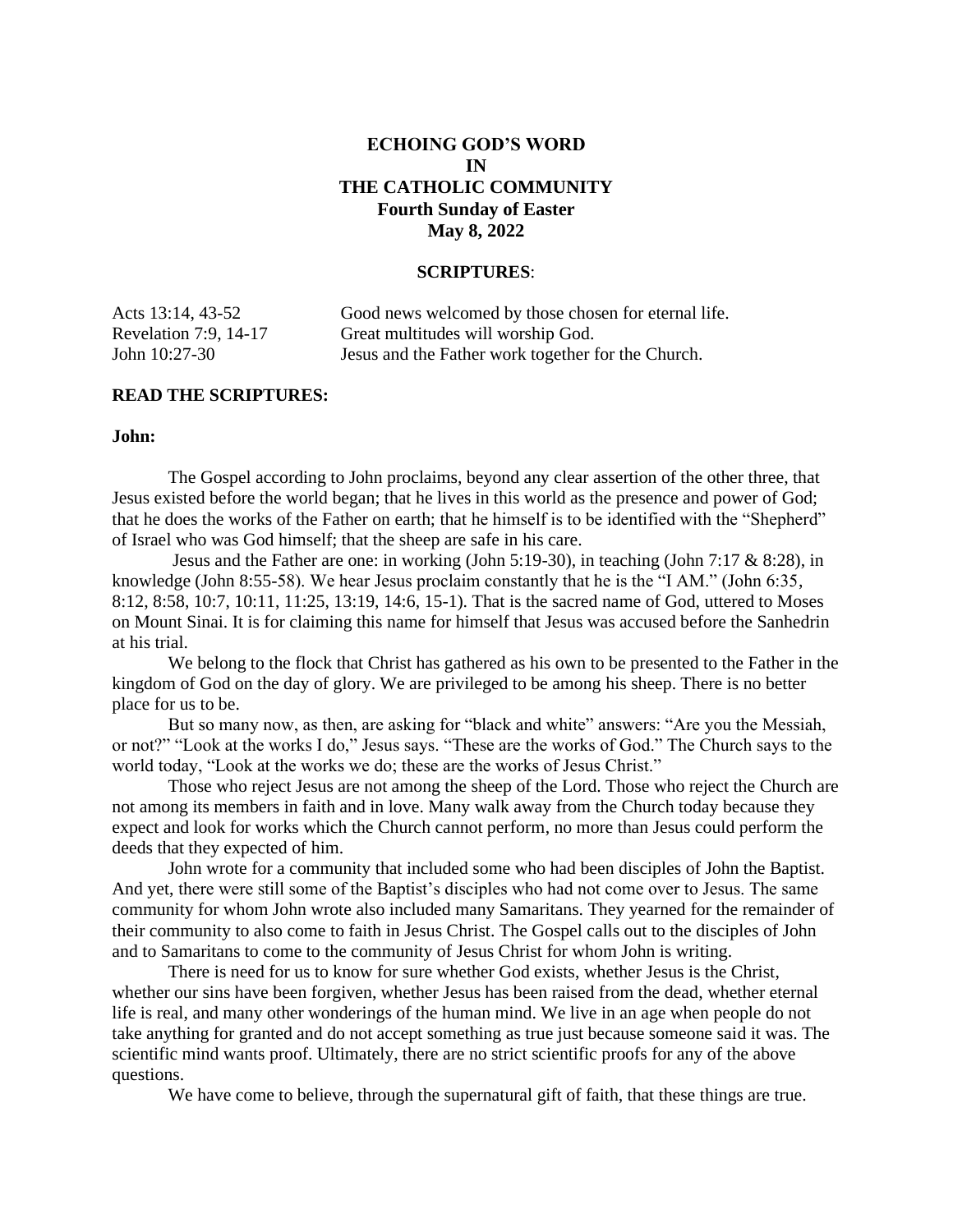Either we have the gift of faith or we do not. It has to be based on an inner enlightenment given by the Holy Spirit. If a person has not had an inner experience of conversion motivated by the power of God, there is no real faith. We have come to believe because Jesus Christ said so because the Bible says so, because Church doctrine says so, because we have supernatural faith.

### **Acts:**

 Those who have been destined by God for "eternal life" are enrolled in the *Book of Life.* A "book in heaven," in which the names of the elect have been inscribed has become one of the powerful images in the ministry of the catechumenate for the Church. We enroll their names here on earth in the Church as a sign that God has enrolled them in the Book of Life which is in heaven. In Islam, the *Koran* is primarily a "Book in Heaven" of which the Koran on earth is but an image of the real one in heaven. For us, the *Book of Life* stands as our image that God has chosen us as his own people. Our names, collectively, have been inscribed in God's memory so that we might be remembered by him forever. Those whom God remembers have life with him forever. (Exodus 32:32, Psalm 69:28, Daniel 12:1, Luke 10:30, Philippians 4:3, Revelation 20:12-15).

### **Revelation:**

 We continue to hear from the Book of Revelation. The Easter season is the time for us to pay attention to the great revelation that God delivers to those who have been born again in faith and baptism. The white robes of the chosen ones are white because of the cleansing power of the blood of the Lamb. Jesus Christ is the Lamb of God whose blood has cleansed us from sin and from every impurity. God is our shepherd; there is no more sorrow.

# **QUESTIONS FOR DISCUSSION**

 1. Have you ever experienced the care and guidance of Jesus as the Good Shepherd? What events do you recall in your own life that tell you that the Lord was really there for you when you needed God's help and assistance? Do you have a sense that God truly loved you and took care of you tenderly and effectively? Can you testify to the fact that God does love us? What special touch do you think there is in the Christian belief that Jesus is the Good Shepherd and not just God the Father?

 2. What caused the Jews to become so hostile to Paul and Barnabas at Antioch in Pisidia? What did they stand to lose if the message of Paul was true? What did they stand to gain? As Gentiles ourselves, what message have we heard and become so eager to believe? How come we believed? Do you know anyone who heard the message and turned away? Was there ever a time in your life when, having heard the message, you had turned away nevertheless?

 3. Consider the white robes described in the Book of Revelation as the garb of those who stand before the throne of God. How do we relate the robes given at baptism to the white robes we will wear in the heavenly kingdom? Do you understand why the neophytes wear a white robe when they come to the Eucharist during the Easter season? Do you have the white garment that was given you at your baptism?